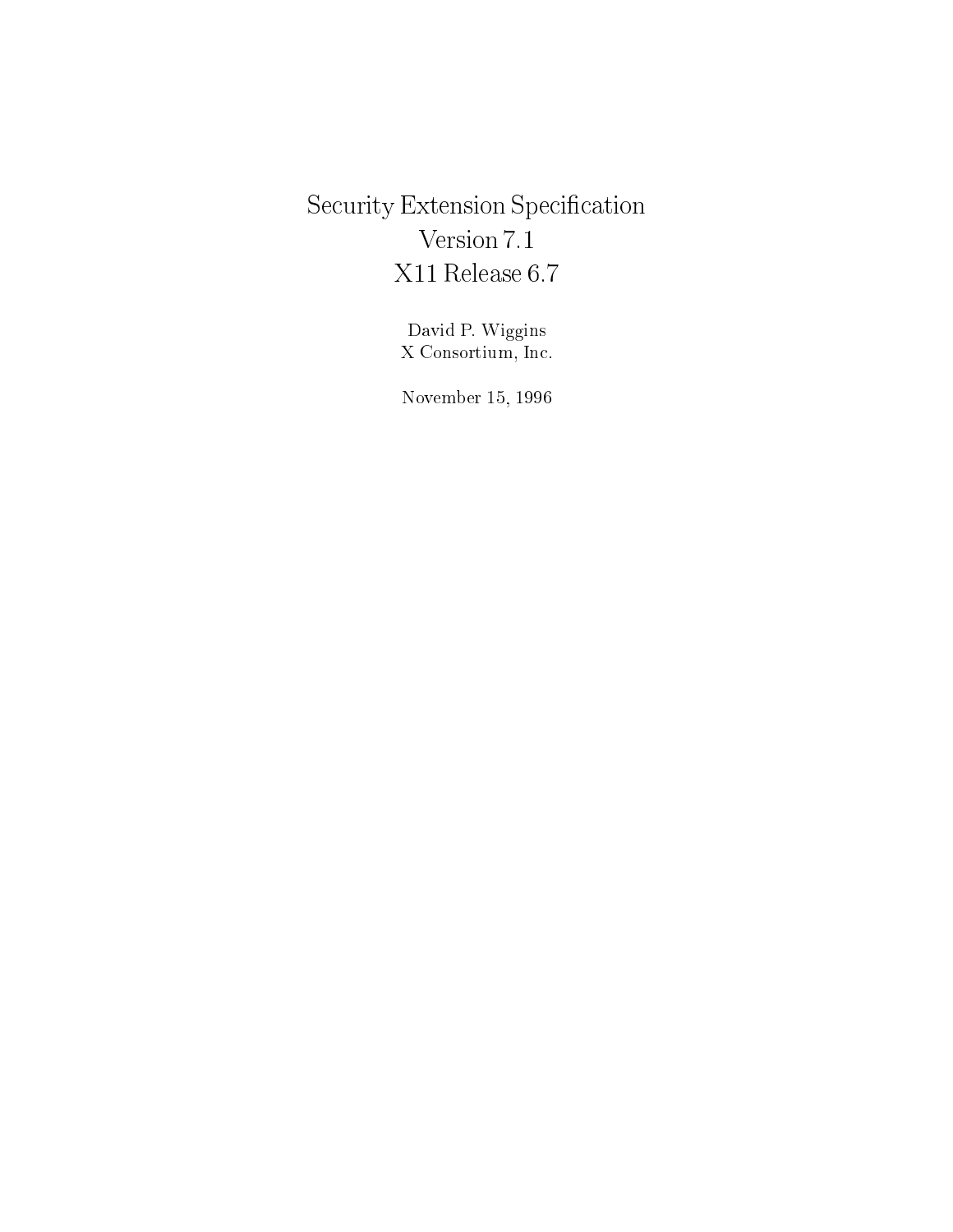Copyright ©1996 X Consortium, Inc.

THE SOFTWARE IS PROVIDED "AS IS", WITHOUT WARRANTY OF ANY KIND, EXPRESS OR IMPLIED, INCLUDING BUT NOT LIMITED TO THE WARRANTIES OF MERCHANTABILITY, FITNESS FOR A PARTICULAR PURPOSE AND NONINFRINGEMENT. IN NO EVENT SHALL THE X CONSORTIUM BE LIABLE FOR ANY CLAIM, DAMAGES OR OTHER LIABILITY, WHETHER IN AN ACTION OF CONTRACT, TORT OR OTHERWISE, ARISING FROM, OUT OF OR IN CONNECTION WITH THE SOFTWARE OR THE USE OF OR OTHER DEALINGS IN THE SOFTWARE.

Except as contained in this notice, the name of the X Consortium shall not be used in advertising or otherwise to promote the sale, use or other dealings in this Software without prior written authorization from the X Consortium.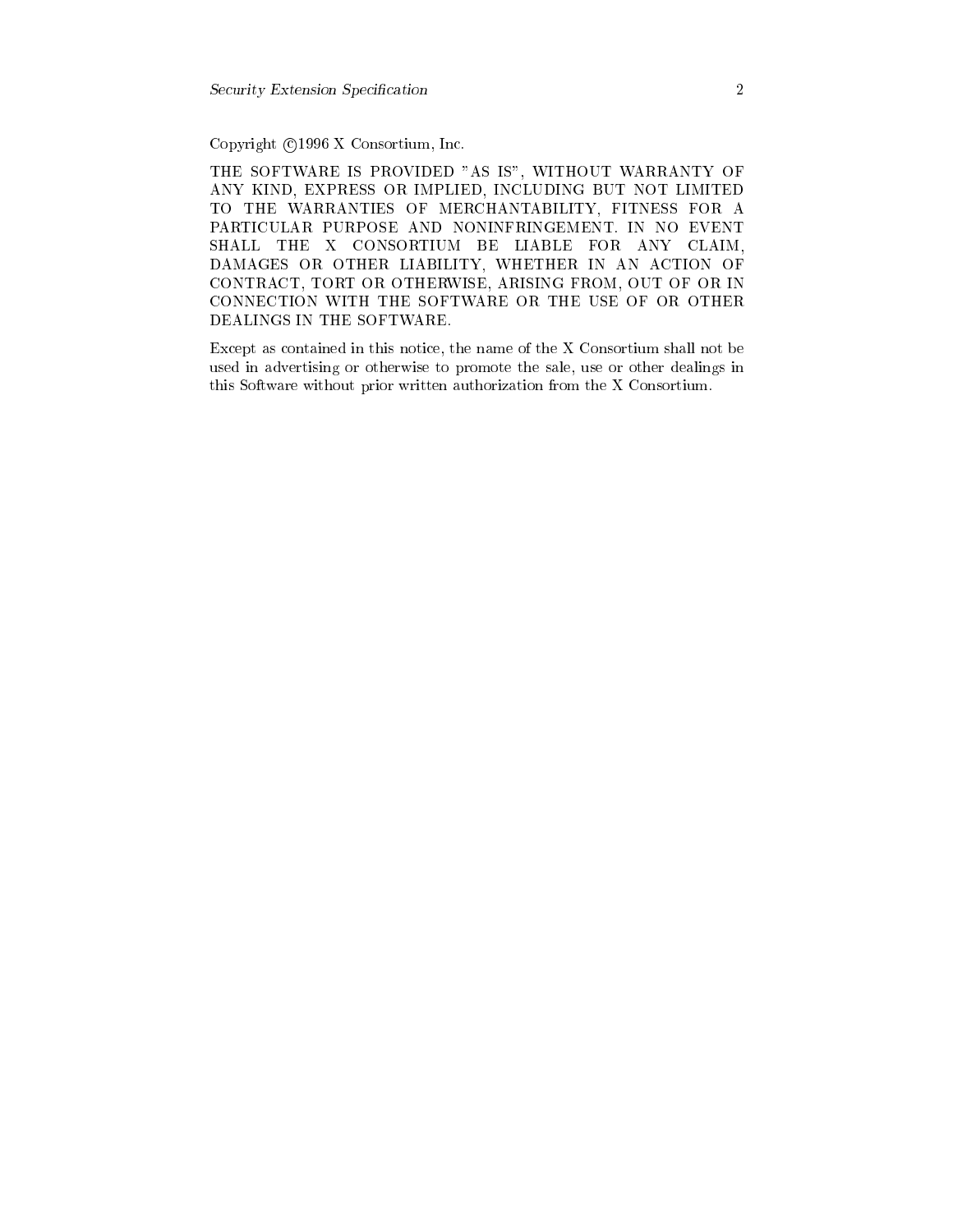#### **Introduction** 1

The Security extension contains new protocol needed to provide enhanced X server security. The Security extension should not be exposed to untrusted clients (defined below).

## 2 Requests

#### 2.1 SecurityQueryVersion

This request returns the major and minor version numbers of this extension.

### Se
urityQueryVersion

lient-major-version : CARD16  $\Rightarrow$ server-major-version : CARD16 server-minor-version : CARD16

The client-major-version and client-minor-version numbers indicate what version of the protocol the client wants the server to implement. The server-ma jor-version and the server-minor-version numbers returned indi
ate the proto
ol this extension a
tually supports. This might not equal the version sent by the client. An implementation can (but need not) support more than one version simultaneously. The server-major-version and server-minor-version allow the creation of future revisions of the Security protocol that may be necessary. In general, the major version would increment for incompatible changes, and the minor version would increment for small, upward-compatible changes. Servers that support the protocol defined in this document will return a server-major-version of one (1), and a server-minor-version of zero (0).

Clients using the Security extension must issue a SecurityQueryVersion request before any other Security request in order to negotiate a compatible protocol version; otherwise, the client will get undefined behavior (Security may or may not work).

#### 2.2 **SecurityGenerateAuthorization**

This request causes the server to create and return a new authorization with specific characteristics. Clients can subsequently connect using the new authorization and will inherit some of the hara
teristi
s of the authorization.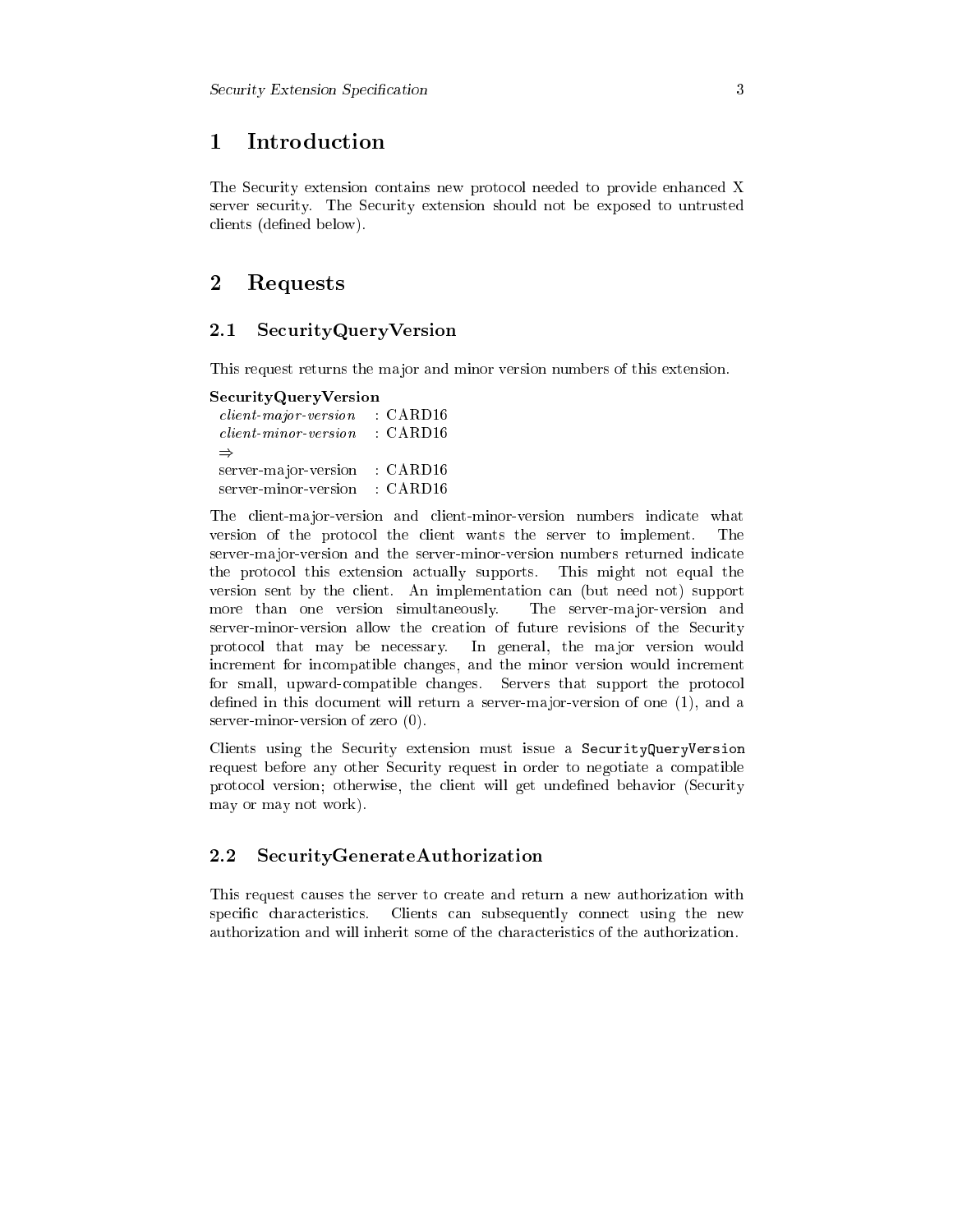| <i>authorization-protocol-name</i> | : STRING8    |
|------------------------------------|--------------|
| $authorization-protocol-data$      | $:$ STRING8  |
| <i>value</i> mask                  | : BITMASK    |
| <i>value</i> list                  | : LISTofVALU |
| $\Rightarrow$                      |              |
| authorization-id                   | : AUTHID     |
| authorization-data-return          | : STRING8    |

Errors: AuthorizationProto
ol, Value, Allo

authorization-proto
ol-name is the name of the authorization method for which the server should generate a new authorization that subsequent clients an use to onne
t to the server. If the authorization-proto
ol-name is not one that the server supports, or if authorization-proto
ol-data does not make sense for the given authorization-protocol-name, an AuthorizationProtocol error results.

authorization-protocol-data is authorization-method specific data that can be used in some way to generate the authorization.

Note: in this version of the extension, the only authorization method required to be supported is "MIT-MAGIC-COOKIE-1" with any amount of authorization-proto
ol-data (in
luding none). The server may use the authorization-proto
ol-data as an additional sour
e of randomness used to generate the authorization. Other authorization methods an supply their own interpretation of authorization-proto
ol-data.

The value-mask and value-list specify attributes of the authorization that are to be explicitly initialized. The possible values are:

| Attribute   | Type                          | Default                 |
|-------------|-------------------------------|-------------------------|
| timeout     | CARD32                        | 60                      |
| group       | XID or None                   | None                    |
| trust-level | {SecurityClientTrusted,       |                         |
|             | SecurityClientUntrusted}      | SecurityClientUntrusted |
| event-mask  | SecurityAuthorizationRevoked, |                         |
|             | or None                       | None                    |

timeout is the timeout period in seconds for this authorization. A timeout value of zero means this authorization will never expire. For non-zero timeout values, when timeout seconds have elapsed since the last time that the authorization entered the state of having no onne
tions authorized by it, and if no new onne
tions used the authorization during that time, the authorization is automati
ally purged. (Note that when an authorization is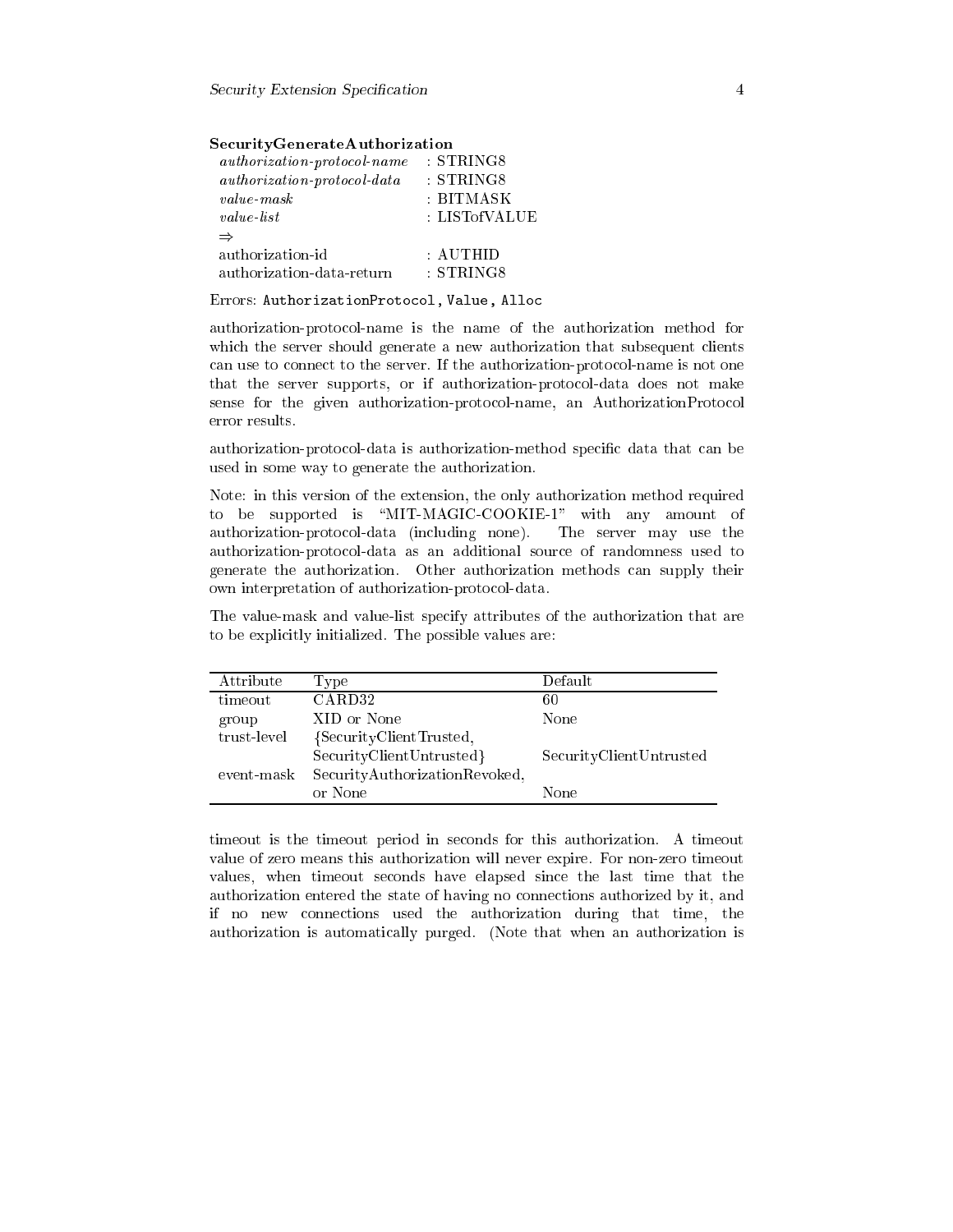reated, it enters the state of having no onne
tions authorized by it.) Subsequent connection attempts using that authorization will fail. This is to facilitate "fire and forget" launching of applications.

group is an appli
ation group ID as dened by the Appli
ation Group extension, or None. Any other values will cause a Value error. When a group is destroyed, all authorizations spe
ifying that group are revoked as des
ribed under the SecurityRevokeAuthorization request. The Application Group extension attaches additional semantics to the group.

trust-level tells whether lients using the authorization are trusted or untrusted. If trust-level is not one of the onstants Se
urityClientTrusted or Se
urityClientUntrusted, a Value error results.

event-mask defines which events the client is interested in for this authorization. When the authorization expires or is revoked if event-mask ontains Se
urityAuthorizationRevoked a Se
urityAuthorizationRevoked event is reported to the lient.

The SecurityAuthorizationRevoked event contains the following field:

| Field            | Type          |
|------------------|---------------|
| authorization-id | <b>AUTHID</b> |

where authorization-id is the identification of the authorization that was revoked.

If an invalid value-mask is specified, a Value error occurs.

The returned authorization-id is a non-zero value that uniquely identifies this authorization for use in other requests. The value spa
e for type AUTHID is not required to be disjoint from values spa
es of other ore X types, e.g. resource ids, atoms, visual ids, and keysyms. Thus, a given numeric value might be both a valid AUTHID and a valid atom, for example.

authorization-data-return is the data that a lient should use in some authorization-method-specific way to make a connection with this authorization. For \MIT-MAGIC-COOKIE-1," authorization-data-return should be sent as the authorization-protocol-data in the connection setup message. It is not required that other authorization methods use authorization-data-return this way.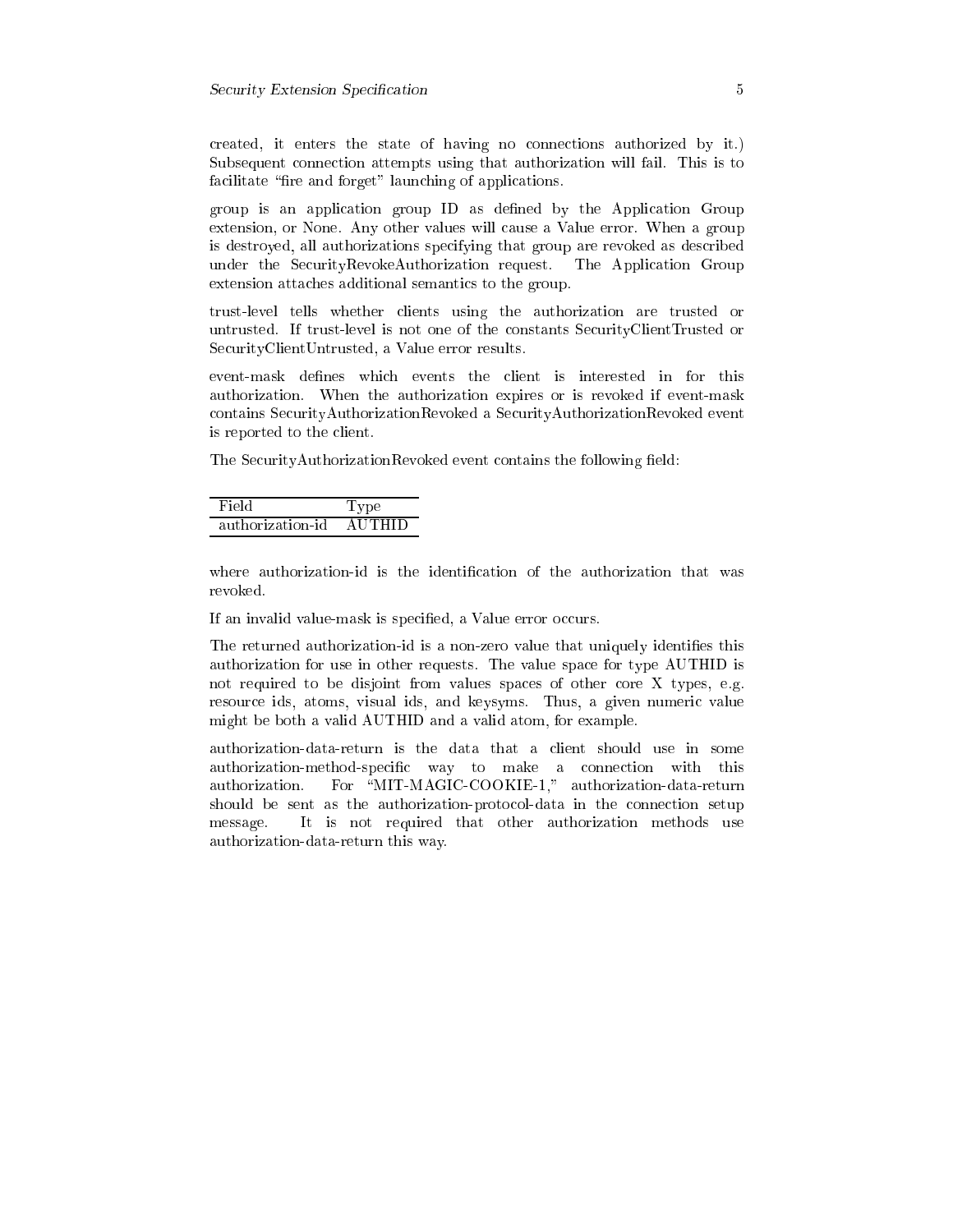## 2.3 Se
urityRevokeAuthorization

This authorization created an This request deletes an authorization and authorization and authorization and authorization and authorization and Se
urityGenerateAuthorization.

Se
urityRevokeAuthorization

## Errors: Authorization

If authorization-id does not name a valid authorization, an Authorization error occurs. Otherwise, this request kills all clients currently connected using the authorization specified by authorization-id. The authorization is deleted from the server's database, so future attempts by clients to connect with this authorization will fail.

## 3 Changes to Core Requests

A server supporting this extension modifies the handling of some core requests in the following ways.

## 3.1 Resour
e ID Usage

If an untrusted client makes a request that specifies a resource ID that is not owned by another untrusted lient, a proto
ol error is sent to the requesting client indicating that the specified resource does not exist. The following exceptions apply. An untrusted client can:

- 1. use the QueryTree, GetGeometry, and TranslateCoordinates requests without restriction.
- 2. use colormap IDs that are returned in the default-colormap field of its onne
tion setup information in any olormap requests.
- 3. spe
ify a root window as:
	- (a) the drawable field of CreatePixmap, CreateGC, and QueryBestSize.
	- (b) the parent field of CreateWindow.
	- (c) the window field of CreateColormap, ListProperties, and GetWindowAttributes.
	- (d) the grab-window or confine-to fields of GrabPointer.
	- $(e)$  the grab-window field of UngrabButton.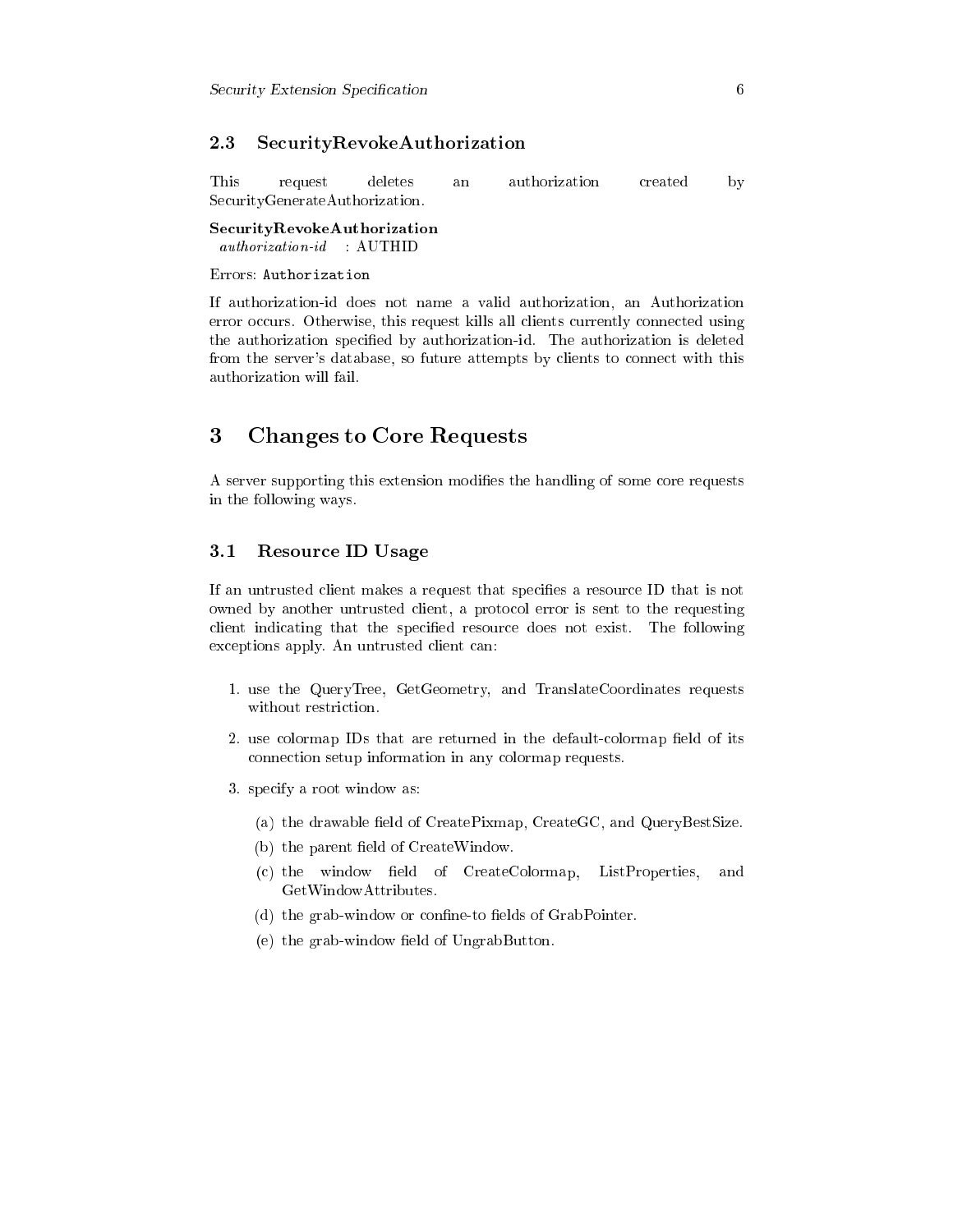- (f) the destination of SendEvent, but only if all of the following are true. (These onditions over all the events that the ICCCM specifies with a root window destination.)
	- i. The propogate field of SendEvent is False.
	- ii. The event-mask field of SendEvent is ColormapChange, StructureNotify, or the logical OR of SubstructureRedirect with SubstructureNotify.
	- iii. The event type being sent is UnmapNotify, ConfigureRequest, or ClientMessage.
- $(g)$  the window field of ChangeWindowAttributes, but only if the value-mask ontains only event-mask and the orresponding value is Stru
tureNotify, PropertyChange, or the logi
al OR of both.

ISSUE: are root window ex
eptions needed for these? WarpPointer, ReparentWindow (parent), Cir
ulateWindow, QueryPointer (ema
s does this), GetMotionEvents.

## 3.2 Extension Se
urity

This extension introduces the notion of secure and insecure extensions. A secure extension is believed to be safe to use by untrusted clients; that is, there are no significant security concerns known that an untrusted client could use to destroy, modify, or steal data of trusted lients. This belief may be founded on a careful analysis of the extension protocol, its implementation, and measures taken to "harden" the extension to close security weaknesses. All extensions not onsidered se
ure are alled inse
ure. The implementation details of how an extension is identified as as secure or insecure are beyond the scope of this specification.

ListExtensions will only return names of secure extensions to untrusted

If an untrusted lient uses QueryExtension on an inse
ure extension that the server supports, the reply will have the present field set to False and the major-opcode field set to zero to indicate that the extension is not supported.

If an untrusted client successfully guesses the major opcode of an insecure extension, attempts by it to execute requests with that major opcode will fail with a Request error.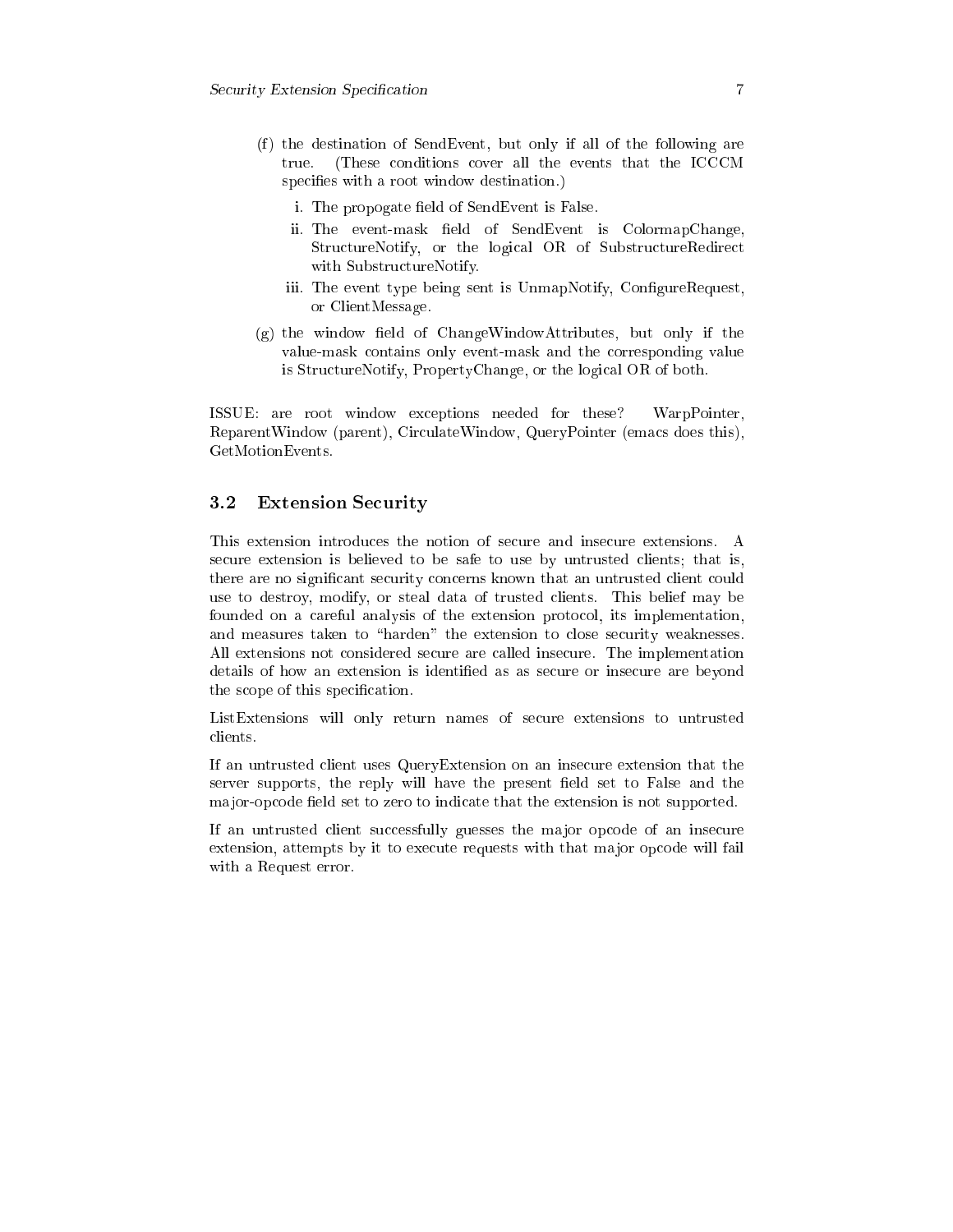## 3.3 Keyboard Se
urity

The proto
ol interpretation hanges in this se
tion are intended to prevent untrusted appli
ations from stealing keyboard input that was meant for trusted lients and to prevent them from interfering with the use of the keyboard.

The behavior of some keyboard-related requests and events is modified when the lient is untrusted depending on ertain server state at the time of request execution or event generation. Specifically, if a hypothetical keyboard event were generated given the current input focus, pointer position, keyboard grab state, and window event sele
tions, and if that keyboard event would not be delivered to any untrusted client, the following changes apply:

- 1. The bit ve
tor representing the up/down state of the keys returned by QueryKeymap and KeymapNotify is all zeroes.
- 2. GrabKeyboard returns a status of AlreadyGrabbed.
- 3. SetInputFocus does nothing. Note that this means the Globally Active Input and WM\_TAKE\_FOCUS mechanisms specified in the ICCCM will not work with untrusted lients.
- 4. Passive grabs established by GrabKey that would otherwise have a
tivated do not a
tivate.

If an untrusted lient attempts to use any of the following requests, the only effect is that the client receives an Access error: SetModifierMapping, ChangeKeyboardMapping, ChangeKeyboardControl.

If an InputOnly window owned by an untrusted lient has a parent owned by a trusted lient, all attempts to map the window will be ignored. This in
ludes mapping attempts resulting from MapWindow, MapSubwindows, ReparentWindow, and save-set pro
essing.

#### 3.4 Image Security

It should be impossible for an untrusted lient to retrieve the image ontents of a trusted window unless a trusted lient takes a
tion to allow this. We introdu
e the following defenses in support of this requirement.

The restri
tions on resour
e ID usage listed above prevent untrusted lients from using GetImage directly on windows not belonging to trusted clients.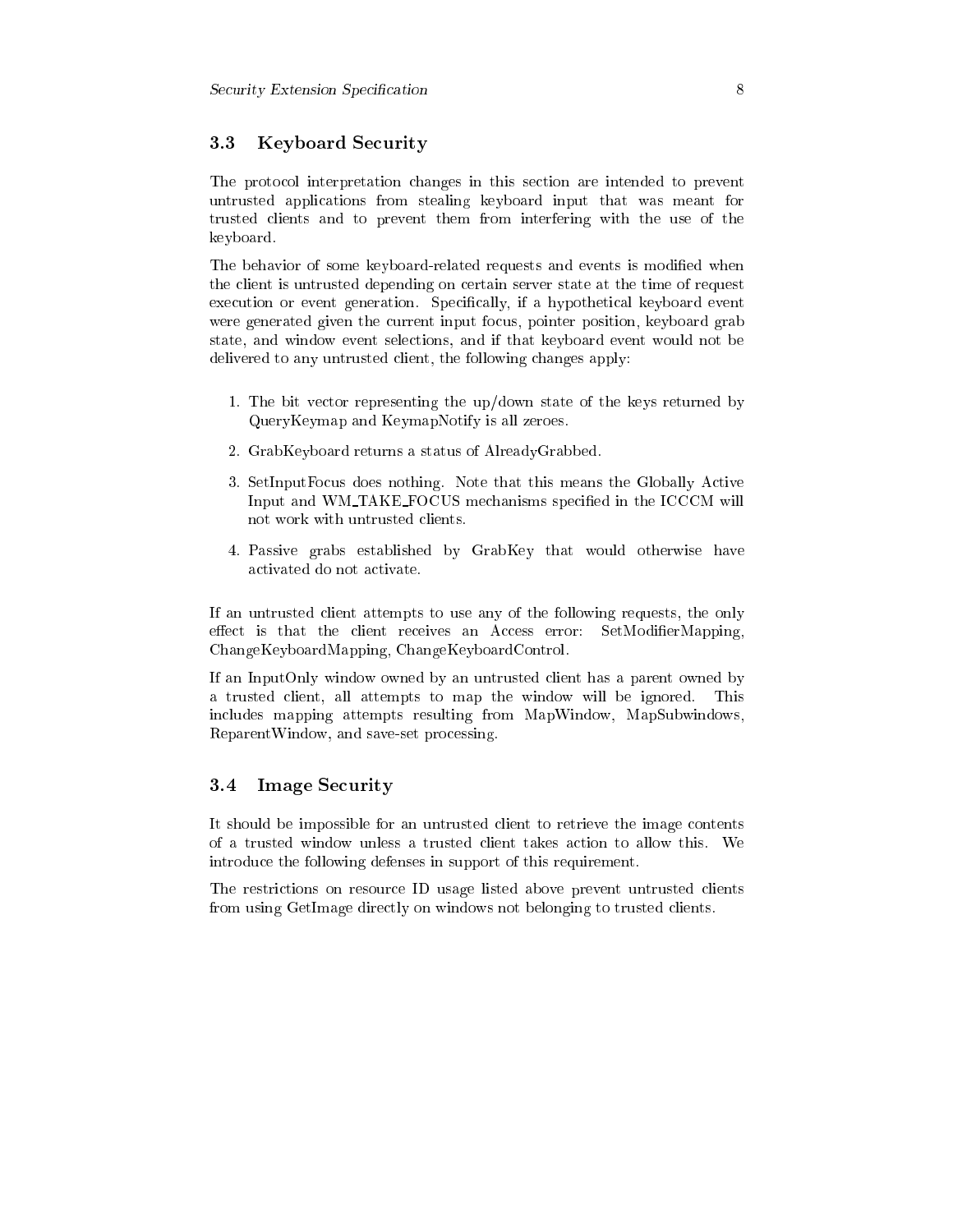If an untrusted client tries to set the background-pixmap attribute of an untrusted window to None, the server will instead use a server-dependent background which must be different than None.

The X protocol description of GetImage states that the returned contents of regions of a window obs
ured by noninferior windows are undened if the window has no backing store. Some implementations return the contents of the obscuring windows in these regions. When an untrusted client uses GetImage, this behavior is forbidden; the server must fill the obscured regions in the returned image with a server-dependent pattern.

If an untrusted window has trusted inferiors, their ontents are vulnerable to theft via GetImage on the untrusted parent, as well as being vulnerable to destruction via drawing with subwindow-mode IncludeInferiors on the untrusted parent. An untrusted window having trusted inferiors an only occur at the request of a trusted client. It is expected to be an unusual configuration.

#### Property Security  $3.5\,$

Unlike the other security provisions described in this document, security for property access is not amenable to a fixed policy because properties are used for inter-client communication in diverse ways and may contain data of varying degrees of sensitivity. Therefore, we only list the possible restri
tions the server may decide to impose on use of properties on trusted windows by untrusted lients. How the server hooses whi
h restri
tions from this list to appry to a particular property access is implementation dependent  $\cdot$ .

The X Protocol property requests are ChangeProperty, GetProperty, DeleteProperty, RotateProperties, and ListProperties. For these requests, the server can allow the request to execute normally (as if it had been issued by a trusted lient), ignore the request ompletely (as if it were a NoOperation), or ignore the request ex
ept to send an Atom error to the lient. Ignoring a ListProperties request means replying that the window has no properties. ListProperties may also reply with a subset of the existing properties if the server is doing property hiding; see below. An ignored GetProperty request may reply that the property does not exist, or that it exists but ontains no data.

The server may decide to hide certain properties on certain windows from untrusted chents". It a property is to be muden, it must be done consistently

The the  $\Lambda$  Consortium server implementation, property access is controlled by a onguration le; see the -sp option in the Xserver(1) manual page.

 $\overline{\ }$  rne  $\overline{\Lambda}$  Consortium server implementation does not currently provide a way to mule properties.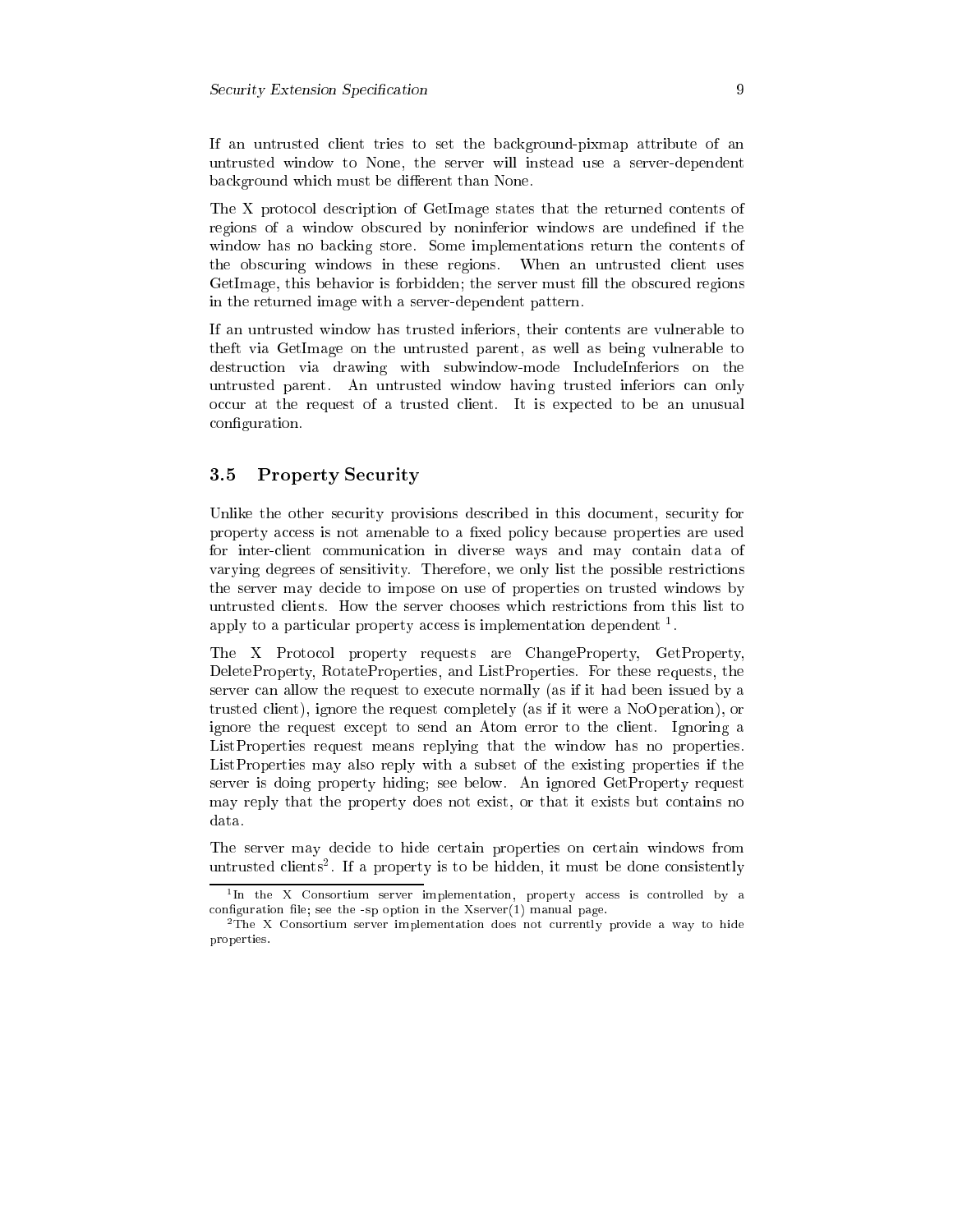to avoid onfusing lients. This means that for untrusted lients:

- That property should not be returned by ListProperties.
- PropertyNotify events should not be sent for that property.
- GetProperty on the property should reply that the property does not not exist (the return type is None, the format and bytes-after are zero, and the value is empty).

For a property that the server is protecting but not hiding, consistency must also be maintained:

- That property should be returned by ListProperties.
- PropertyNotify events should be sent for that property.
- GetProperty on that property should reply that the property exists (if it really does) but the value is empty (return type and format are their real values, and the "length of value" field in the reply is zero).

## 3.6 Mis
ellaneous Se
urity

If an untrusted lient attempts to use ChangeHosts, ListHosts, or SetAccessControl, the only effect is that the client receives an Access error.

If an untrusted lient attempts to use ConvertSele
tion on a sele
tion with a trusted sele
tion owner window, the server generates a Sele
tionNotify event to the requestor with property None.

#### **New Authorization Method**  $\overline{\mathbf{4}}$

 $\overline{a}$ "XC-QUERY-SECURITY-1". Its purpose is to allow an external agent such as the X firewall proxy to probe an  $X$  server to determine whether that server meets certain security criteria without requiring the agent to have its own authorization for that server. The agent may use the returned information to make a decision. For example, the X firewall proxy may choose not to forward client connections to servers that do not meet the criteria.

To use this authorization method, the lient (or proxy) sends "XC-QUERY-SECURITY-1" as the authorization-protocol-name in the initial onne
tion setup message. The authorization-proto
ol-data may be empty or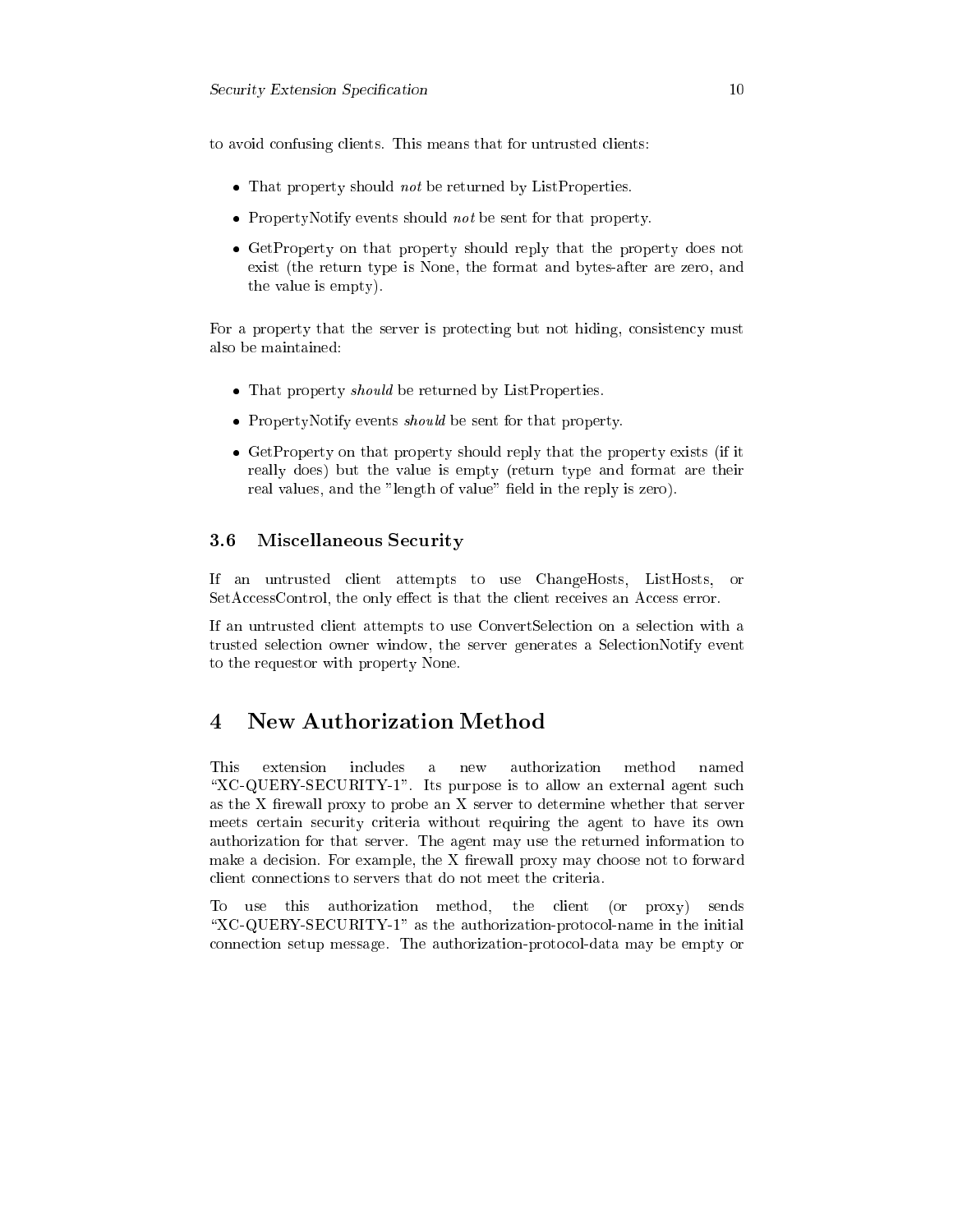may contain additional security criteria desribed below. If the success field of the server's reply is Authenti
ate, the server supports the se
urity extension, and the server meets all specified additional security criteria. In this case, the lient should resend the initial onne
tion setup message substituting the authorization proto
ol name and data that should be used to authorize the connection. If the success field of the server's reply is anything other than Authenti
ate, either the server does not support the se
urity extension, does not meet (or annot determine if it meets) all of the additional se
urity riteria, or hooses for internal reasons not to answer with Authenti
ate. In this case, the client should close the connection. this connection is a set of the should be a set of the should be a set of the should be a set of the should be

If the authorization-protocol-data sent with "XC-QUERY-SECURITY-1" is not empty, it specifies additional security criteria for the server to check, as follows.

## authorization-proto
ol-data

poli
y-mask : BITMASK *policies* : LISTofSECURITYPOLICY

The policy-mask field is any logical-OR combination of the constants Extensions and SitePolicies. For each bit set in policy-mask, there is a SECURITYPOLICY element in policies. The nth element in policies orresponds to the nth 1-bit in poli
y-mask, ounting upward from bit 0.

### **SECURITYPOLICY**

poli
y-type : fDisallow, Permitg names: LISTofSTR

For a SECURITYPOLICY corresponding to policy-mask Extensions, if policy-type is Disallow the server is required to consider as insecure all extensions given in names. No policy is specified for extensions not listed in names. If policy-type is Permit the server may consider only those extensions given in names to be se
ure; all other extensions must be treated as inse
ure. If these onstraints are not met, the server should not return Authenti
ate in the success field of the reply. Servers can but need not dynamically configure themselves in response to an Extensions SECURITYPOLICY; a onforming server might simply compare the policy with a compiled-in table of extensions and their se
urity status.

For a SECURITYPOLICY corresponding to policy-mask SitePolicies, policy-type Disallow means the server must not have been configured with any of the site policies given in names. Policy-type Permit means the server must have been configured with at least one of the site policies given in names. If these constraints are not met, the server should not return Authenticate in the success field of the reply.

SitePolicies provide a way to express new forms of security-relevant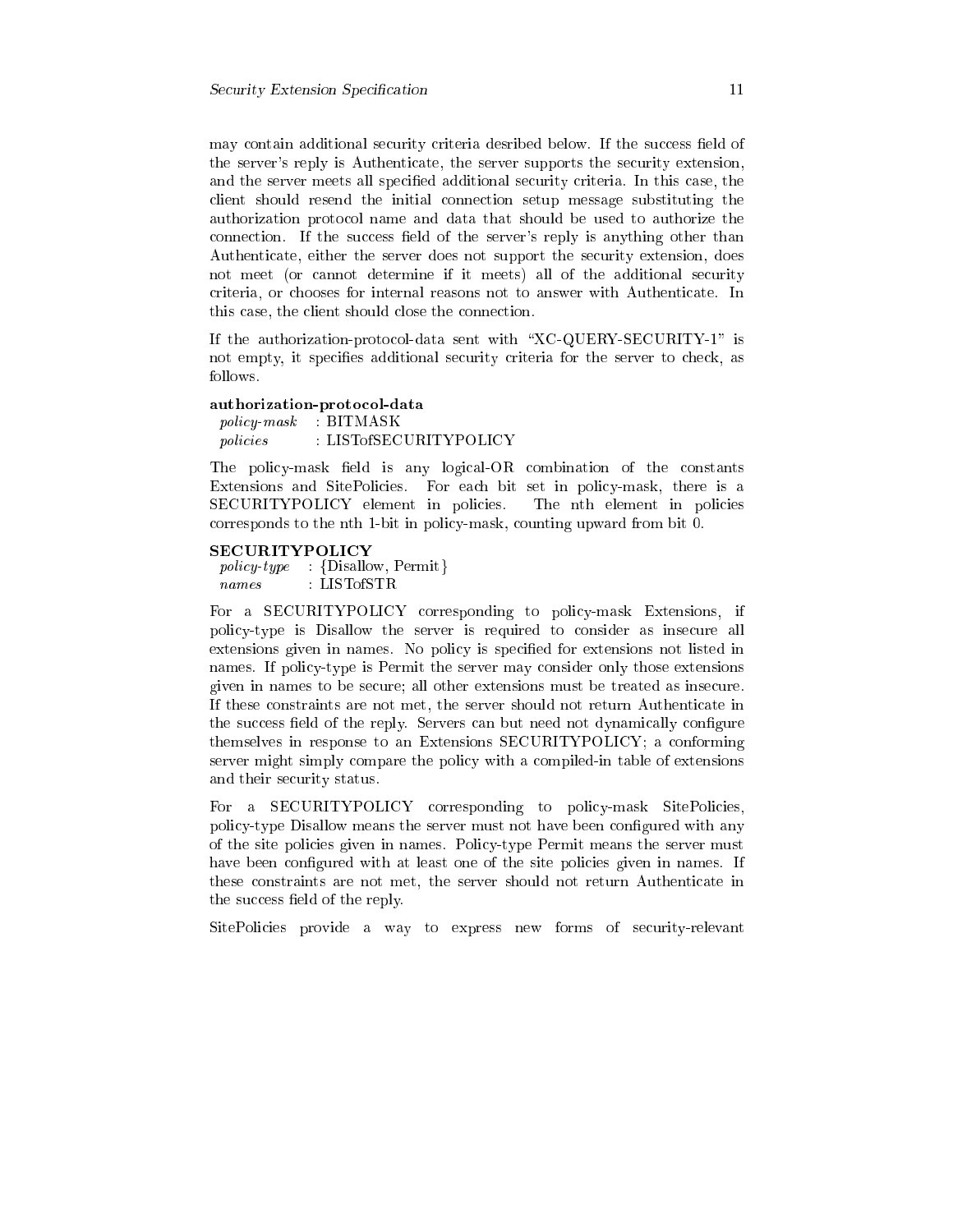information that could not be anticipated at the time of this writing. For example, suppose the server is found to have a critical security defect. When a fix is developed, a site policy string could be associated with the fix. Servers with the fix would advertise that site policy, and the X firewall proxy would specify that site policy in a SECURITYPOLICY with policy-type Permit.

#### Encoding  $\mathbf{5}$

Please refer to the X11 Protocol Encoding document as this section uses syntactic conventions and data types established there.

The name of this extension is "SECURITY".

#### $5.1$ **Types**

**AUTHID: CARD32** 

#### **Request Encoding**  $5.2$

SecurityQueryVersion

| $\overline{2}$<br>$\overline{2}$<br>2                              | CARD <sub>8</sub><br>2<br>CARD <sub>16</sub><br>CARD <sub>16</sub> | major-opcode<br>minor-opcode<br>request length<br>client-major-version<br>client-minor-version               |
|--------------------------------------------------------------------|--------------------------------------------------------------------|--------------------------------------------------------------------------------------------------------------|
| 1<br>$\overline{2}$<br>4<br>$\overline{2}$<br>$\overline{2}$<br>20 | CARD <sub>16</sub><br>CARD <sub>16</sub><br>CARD <sub>16</sub>     | Reply<br>unused<br>sequence number<br>reply length<br>server-major-version<br>server-minor-version<br>unused |

## SecurityRevokeAuthorization

| CARD8  | major-opcode     |
|--------|------------------|
|        | minor-opcode     |
|        | request length   |
| AUTHID | authorization-id |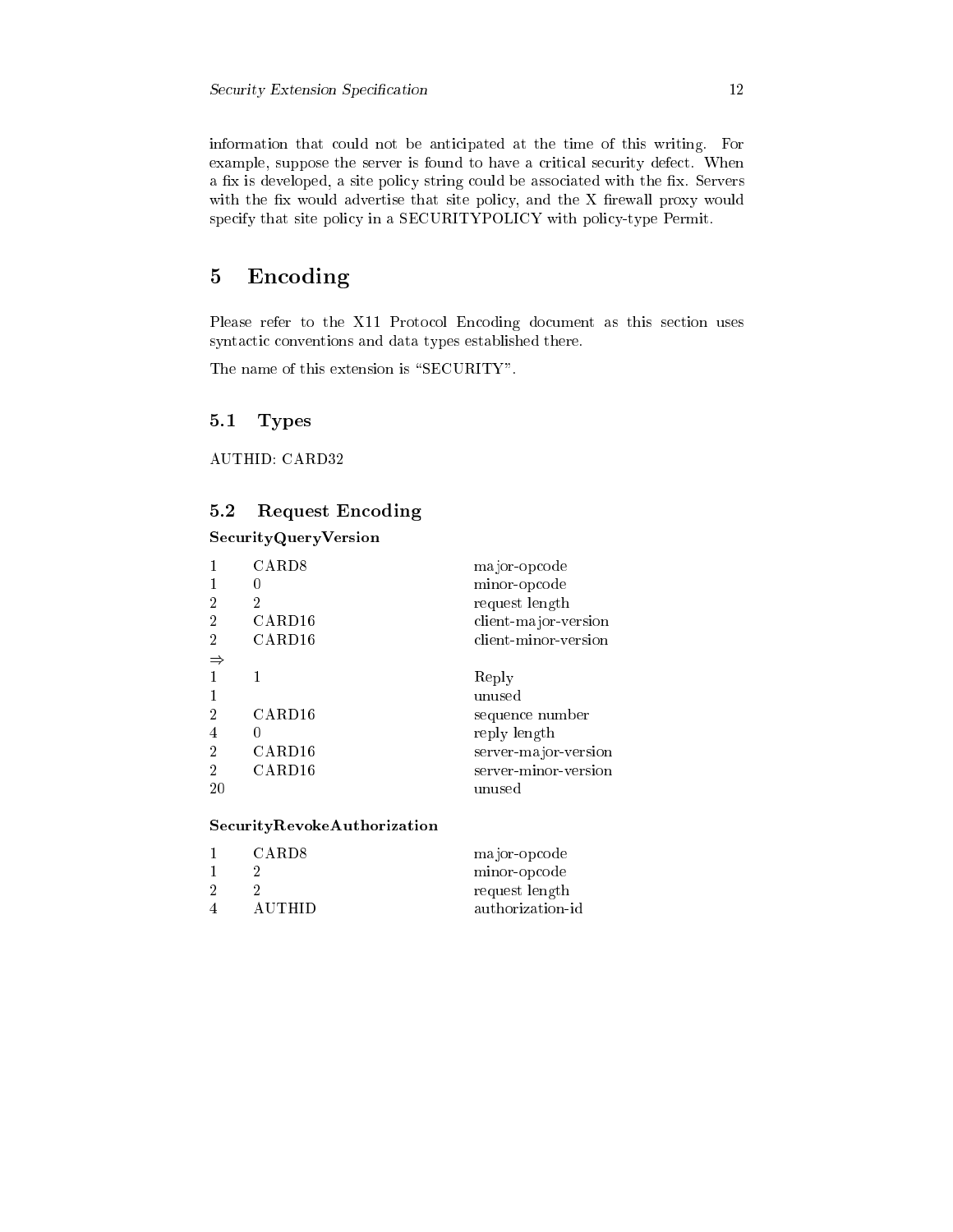| SecurityGenerateAuthorization |  |  |  |
|-------------------------------|--|--|--|
|                               |  |  |  |

| 1              | CARD <sub>8</sub>   |                                                  | major-opcode                                      |
|----------------|---------------------|--------------------------------------------------|---------------------------------------------------|
| 1              | 1                   |                                                  | minor-opcode                                      |
| $\overline{2}$ | $3 + (m+n+3)/4 + s$ |                                                  | request length                                    |
| $\overline{2}$ | CARD <sub>16</sub>  |                                                  | m, number of bytes in authorization protocol name |
| $\overline{2}$ | CARD16              |                                                  | n, number of bytes in authorization data          |
| m              | STRING8             |                                                  | authorization protocol name                       |
| $\mathbf n$    | STRING8             |                                                  | authorization protocol data                       |
| p              |                     |                                                  | unused, $p = pad(m+n)$                            |
| $\overline{4}$ | <b>BITMASK</b>      |                                                  | value-mask (has s bits set to $1$ )               |
|                | $\#x00000001$       | timeout                                          |                                                   |
|                | $\#x00000002$       | trust-level                                      |                                                   |
|                | $\#x00000004$       | group                                            |                                                   |
|                | $\#x00000008$       | event-mask                                       |                                                   |
| 4s             | <b>LISTofVALUE</b>  |                                                  | value-list                                        |
|                |                     |                                                  |                                                   |
| VALUES         |                     |                                                  |                                                   |
| 4              | CARD32              |                                                  | timeout                                           |
| $\overline{4}$ |                     |                                                  | trust-level                                       |
|                | $\mathbf{0}$<br>1   | SecurityClientTrusted<br>SecurityClientUntrusted |                                                   |
| $\overline{4}$ | XID                 |                                                  |                                                   |
|                | $\theta$            | None                                             | group                                             |
| $\overline{4}$ | CARD32              |                                                  | event-mask                                        |
|                | $\#x00000001$       |                                                  | SecurityAuthorizationRevoked                      |
| $\Rightarrow$  |                     |                                                  |                                                   |
| 1              | $\mathbf{1}$        |                                                  | Reply                                             |
| 1              |                     |                                                  | unused                                            |
| $\overline{2}$ | CARD16              |                                                  | sequence number                                   |
| 4              | $(q+3)/4$           |                                                  | reply length                                      |
| 4              | <b>AUTHID</b>       |                                                  | authorization-id                                  |
| $\overline{2}$ | CARD16              |                                                  | data-length                                       |
| 18             |                     |                                                  | unused                                            |
| $\mathbf q$    | STRING8             |                                                  | authorization-data-return                         |
| r              |                     |                                                  | unused, $r = pad(q)$                              |
|                |                     |                                                  |                                                   |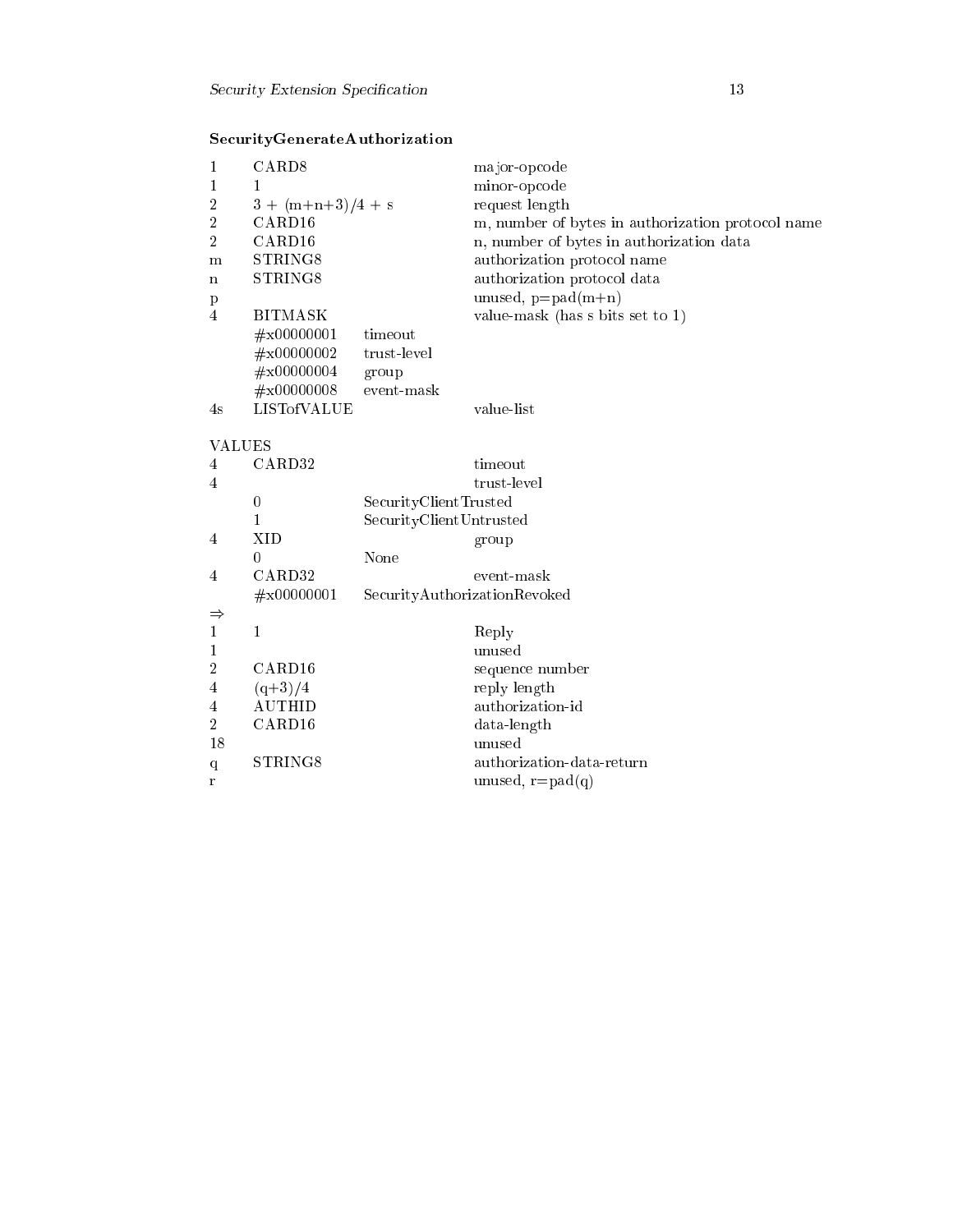## 5.3 Event Encoding

## SecurityAuthorizationRevoked

|    | $0+$ extension event base | code             |
|----|---------------------------|------------------|
|    |                           | unused           |
| 2  | CARD <sub>16</sub>        | sequence number  |
|    | AUTHID                    | authorization id |
| 24 |                           | unused           |

#### $5.4$ **Authorization Method Encoding**

"XC-QUERY-SECURITY-1", For authorization-protocol-name the authorization-protocol-data is interpreted as follows: authorization-protocol-data

| Т. | BITMASK                     |              | policy-mask |
|----|-----------------------------|--------------|-------------|
|    | $\#x00000001$               | Extensions   |             |
|    | $\#x00000002$               | SitePolicies |             |
| m  | <b>LISTofSECURITYPOLICY</b> |              | policies    |
|    |                             |              |             |

## **SECURITYPOLICY**

|             |            |          | policy-type             |
|-------------|------------|----------|-------------------------|
|             |            | Permit   |                         |
|             |            | Disallow |                         |
|             | CARD8      |          | number of STRs in names |
| $\mathbf n$ | LISTofSTR. |          | names                   |
|             |            |          |                         |

LIST of STR has the same encoding as in the X protocol: each STR is a single byte length, followed by that many characters, and there is no padding or termination between STRs.

#### **C** Language Binding 6

The header for this extension is <X11/extensions/security.h>. All identifier names provided by this header begin with XSecurity.

All functions that have return type Status will return nonzero for success and zero for failure.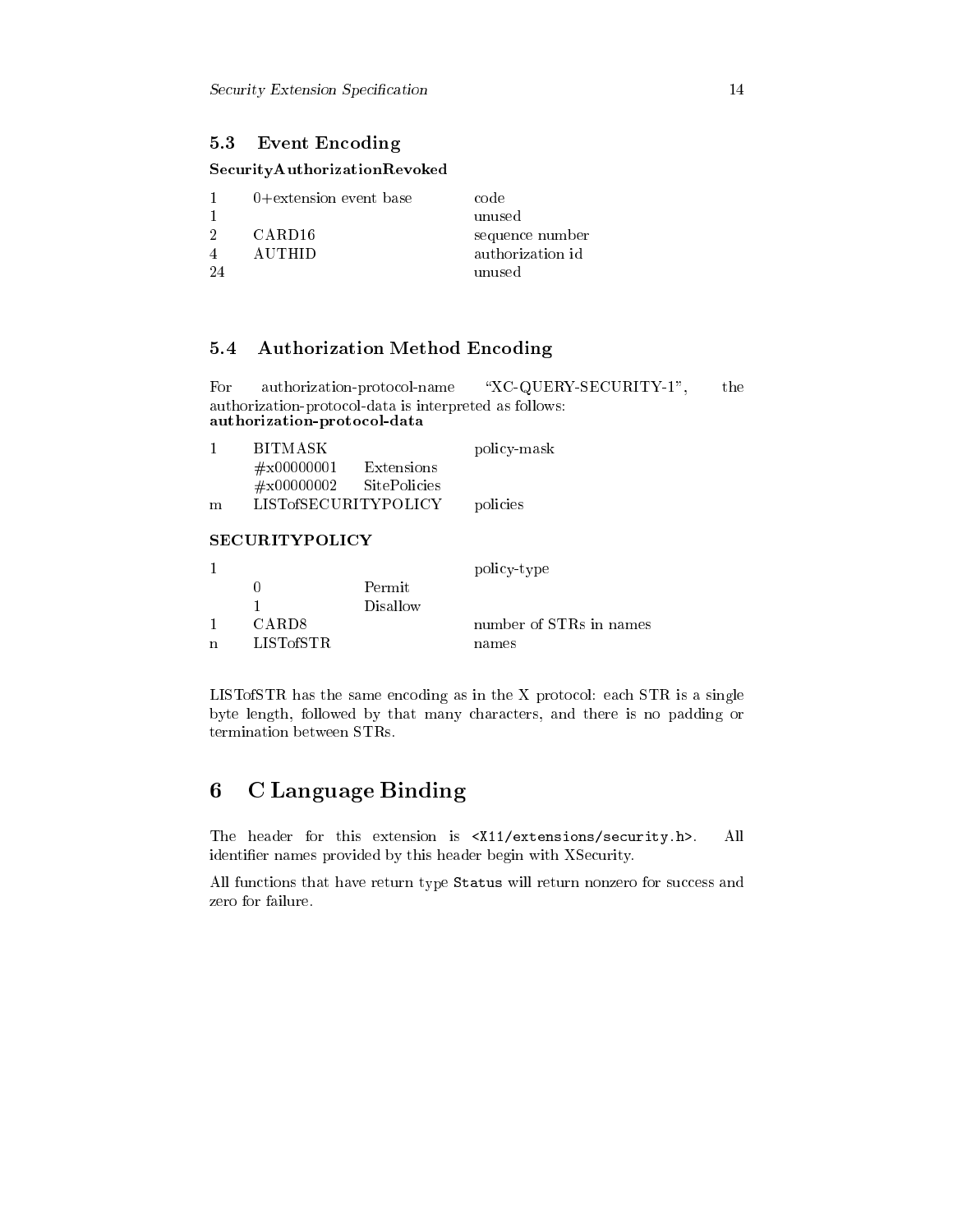Status

XSe
urityQueryExtension ( Display \* dpy, int \* major version return, int  $*$  minor\_version\_return )

XSe
urityQueryExtension sets ma jor version return and minor version return to the major and minor Security protocol version supported by the server. If the Se
urity library is ompatible with the version returned by the server, it returns nonzero. If dpy does not support the Se
urity extension, or if there was an error during communication with the server, or if the server and library protocol versions are incompatible, it returns zero. No other XSecurity functions may be called before this function. If a client violates this rule, the effects of all subsequent XSecurity calls that it makes are undefined.

Xauth \* XSe
urityAllo
Xauth ( void )

In order to provide for future evolution, Xauth structures are used to pass and return authorization data, and the library provides ways to allocate and deallocate them.

XSe
urityAllo
Xauth must be used to allo
ate the Xauth stru
ture that is passed to XSe
urityGenerateAuthorization.

For the purposes of the Security extension, the Xauth structure has the following fields:

| Type           | Field name     | Description                 |
|----------------|----------------|-----------------------------|
| unsigned short | name_length    | number of bytes in name     |
| $char *$       | name           | authorization protocol name |
| unsigned short | $data\_length$ | number of bytes in data     |
| $char *$       | data           | authorization protocol data |

The Xauth structure returned by this function is initialized as follows: name length and data length are zero, and name and data are NULL.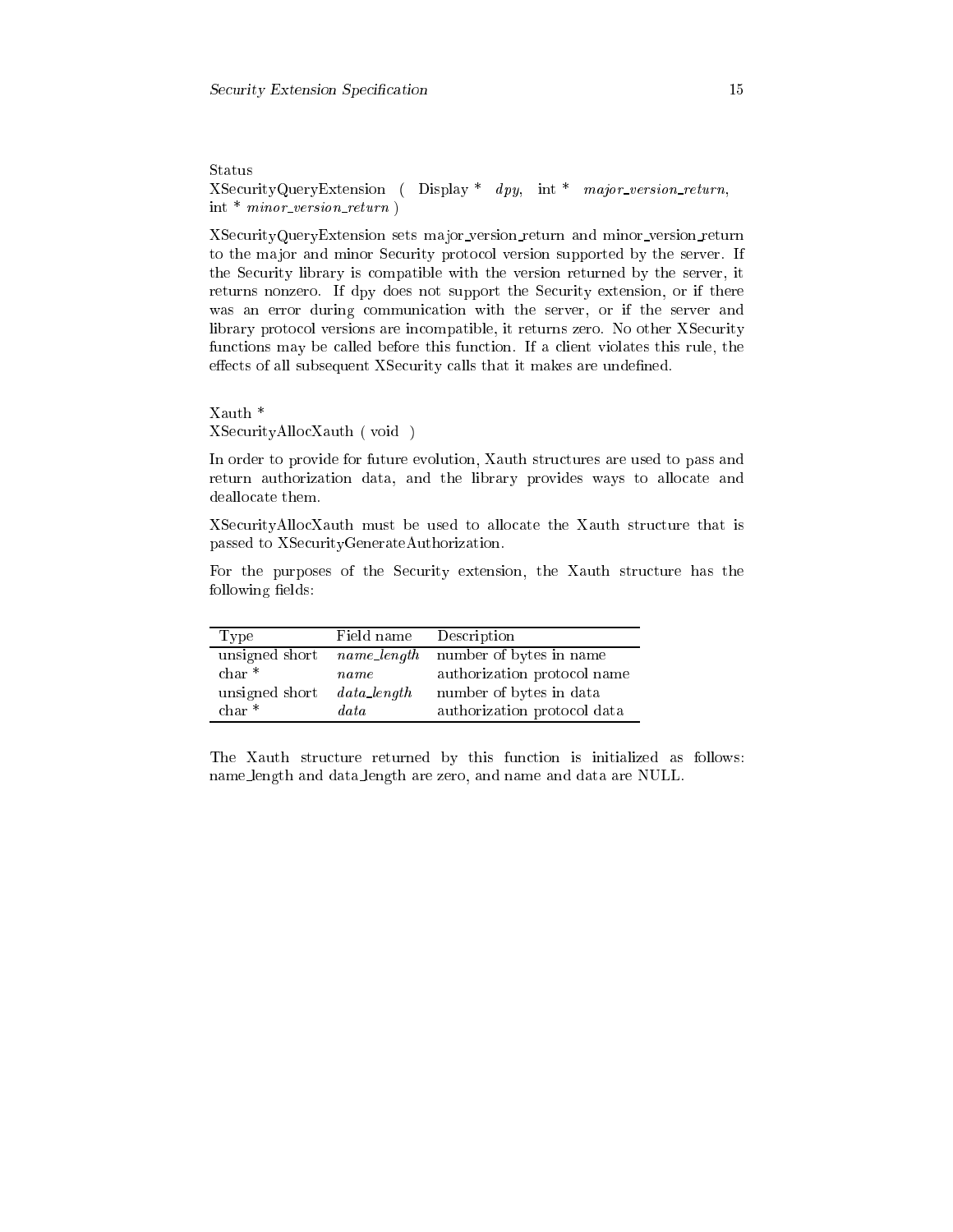void XSe
urityFreeXauth ( Xauth \* auth )

XSe
urityFreeXauth must be used to free Xauth stru
tures allo
ated by XSe
urityAllo
Xauth or returned by XSe
urityGenerateAuthorization. It is the caller's responsibility to fill in the name and data fields of Xauth structures allocated with XSecurityAllocXauth, so this function will not attempt to free them. In ontrast, all storage asso
iated with Xauth structures returned from XSecurityGenerateAuthorization will be freed by this function, including the name and data fields.

## Bool

XSe
urityRevokeAuthorization ( Display \* dpy, XSe
urityAuthorization auth id )

XSecurityRevokeAuthorization deletes the authorization specified by auth\_id, which must be a value returned in the auth\_id\_return parameter of XSe
urityGenerateAuthorization. All lients that onne
ted with that authorization are be killed. Subsequently, clients that attempt to connect using that authorization will be refused.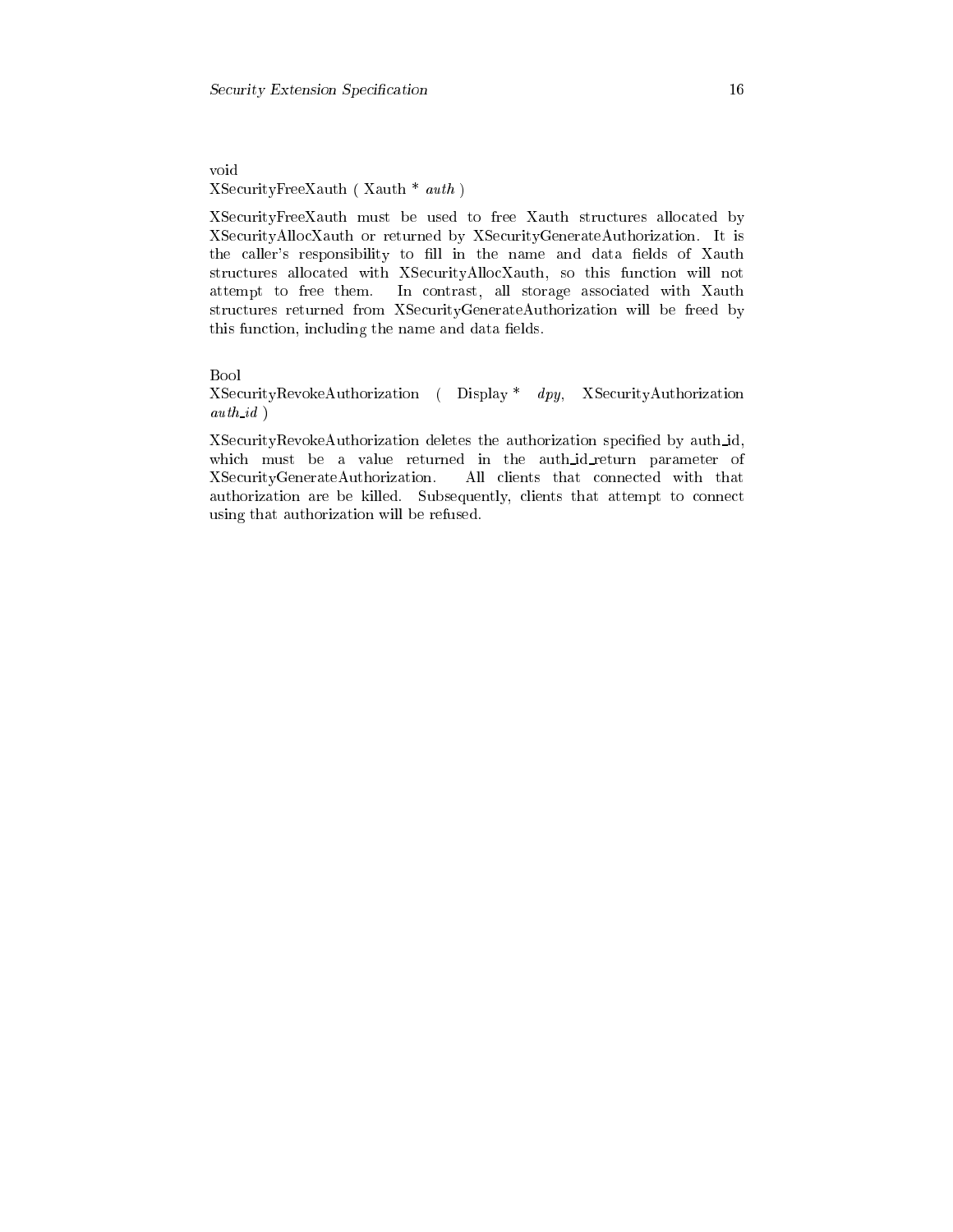## Xauth \*

XSecurityGenerateAuthorization (Display \* dpy, Xauth \* auth\_in, unsigned long valuemask, XSecurityAuthorizationAttributes \* attributes,  $X$ SecurityAuthorization \* *auth\_id\_return*)

XSe
urityGenerateAuthorization reates a new authorization with the specified attributes. The auth-in argument must be allocated by XSecurityAllocXauth. The name and name\_length fields of auth\_in should be initialized to the authorization protocol name and its length in characters respectively. If there is authorization data, the data and data\_length fields of auth in should be initialized to the data and its length in characters respe
tivley. The library does not assume that name and data are null-terminated strings. The auth in argument must be freed with XSe
urityFreeXauth.

The XSecurityAuthorizationAttributes structure has the following fields:

| Type         | Field name    | Mask                       |
|--------------|---------------|----------------------------|
| unsigned int | trust_level   | <b>XSecurityTrustLevel</b> |
| unsigned int | time out      | XSecurityTimeout           |
| XID          | group         | XSecurityGroup             |
| long         | $event\_mask$ | XSecurityEventMask         |

These correspond to the trust-level, timeout, group, and event-mask described in the SecurityGenerateAuthorization protocol request. The caller can fill in values for any subset of these attributes. The valuemask argument must be the bitwise OR of the symbols listed in the Mask olumn for all supplied attributes. The event mask attribute an be None, XSe
urityAuthorizationRevokedMask, or XSe
urityAllEventMasks. In this revision of the protocol specification XSecurityAllEventMasks is equivalent to XSe
urityAuthorizationRevokedMask. If the aller does not need to spe
ify any attributes, the attributes argument an be NULL, and the valuemask argument must be zero.

If the function fails, NULL is returned and auth\_id\_return is filled in with zero. Otherwise, a pointer to an Xauth structure is returned. The name and name\_length fields of the returned Xauth structure will be copies of the name that was passed in, and the data and data length fields will be set to the authorization data returned by the server. The aller should not assume that name and data are null-terminated strings. If no authorization data was returned by the server, the data and data\_length fields will be set to NULL and zero repe
tively. The returned Xauth stru
ture must be freed with XSe
urityFreeXauth; the aller should not use any other means free the structure or any of its components. The auth<sub>id</sub>-return argument will be filled in with the non-zero authorization id of the created authorization.